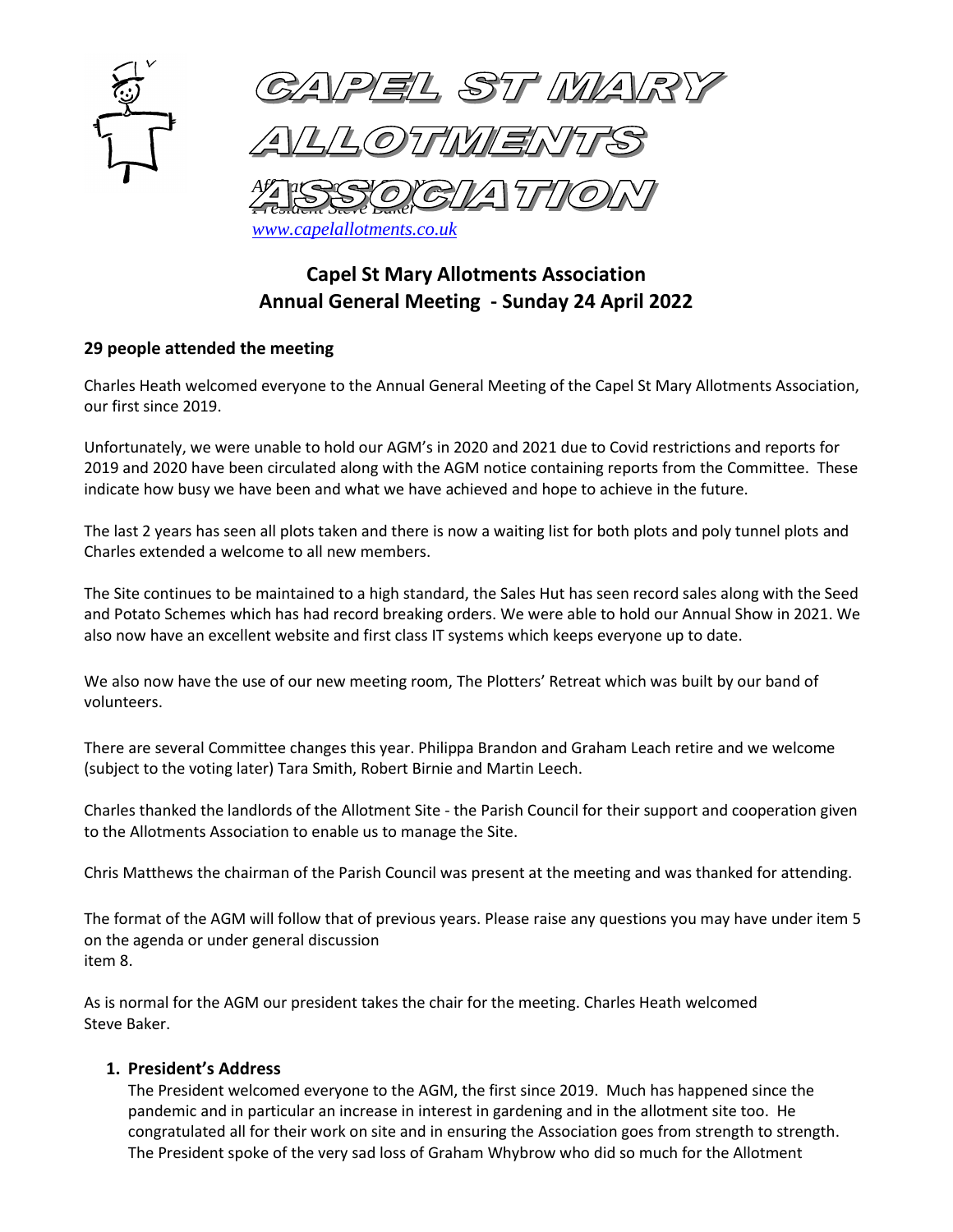Association, on site, in the Hut and who was always happy to help and advise. He was an inspiration to us all. He wished all a successful season.

## **2. Minutes of 2019 AGM**

The minutes were displayed on the Hut notice board and circulated by email. It was proposed to adopt them as an accurate record of the meeting.

Proposer Sally French Seconder Chris?

Passed unanimously

#### **3. Matters Arising**

There were no matters to be discussed.

## **4. Treasurer's Report and Adoption of Accounts for 2015**

Geoff Cox, Treasurer, had produced the report of the accounts and thanked Malcolm Fenn for completing the audit advising the figures in the report were exactly as the audited accounts. Geoff offered to explain any points from the sheet. It was proposed to adopt the accounts

Proposer Sally French Seconder Chris?

Passed unanimously

- **5. Questions to Executive Officers and Committee Members on their reports. Please see reports in AGM notice, also general discussion under item 8**
	- One person mentioned they had not received the AGM Notice.
		- o Martyn Dowsett to check email address correct for future notifications.

#### **6. Proposals (if any)**

There were no proposals.

#### **7. Election of Officers, Committee and Auditor**

Steve Baker, President, introduced this item. Philippa Brandon and Graham Leach will be standing down from the Committee. Philippa is to be replaced as General Secretary by Tara Smith. Dennis Smith will stand down as Site Manager as of 1 May and be replaced by Martin Leach. Rob Birnie has been invited to join the Committee as an Ex-Offocio Committee Member joining David Armitage, Angie Armitage and Martyn Dowsett

The following have agreed to serve the Capel St Mary Allotments Association in the capacities as shown:

| Chairman       | Charles Heath | <b>General Secretary</b> | Tara Smith           |
|----------------|---------------|--------------------------|----------------------|
| Treasurer      | Geoff Cox     | <b>Stores Manager</b>    | Dennis Smith         |
| Site Manager   | Martin Leech  | Seed Scheme Mgr          | Phil Hickley         |
| Membership Sec | Geoff Cox     | <b>Show Secretary</b>    | <b>Wendy Russell</b> |

SB read out the names and positions of committee members and asked them to identify themselves.

It was proposed to vote them in en bloc

Proposer Colin hayward Seconder Roy French

The vote was carried unanimously